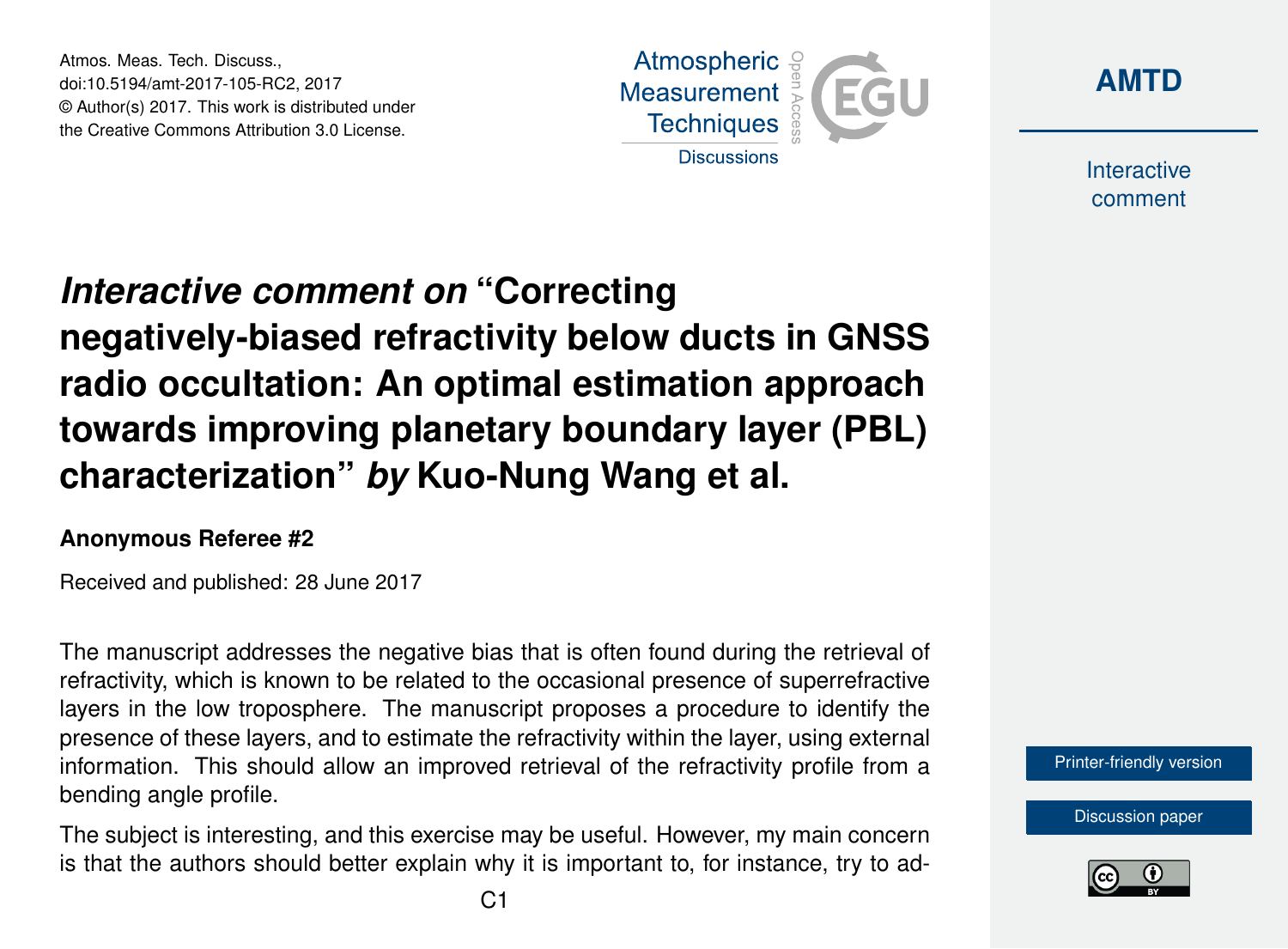dress this negative bias, rather than to accept that the retrieval of refractivity from bending angle presents limitations and is an ill-posed problem below superrefractive layers. As with other underdetermined problems, adding sufficient information eventually provides a closure. The information that best provides this closure is most likely userdependent. The authors specifically propose the integrated precipitable water (PW) as closure. Although PW may be often available, it is a source external to GNSSRO. The authors should explain why PW is to be preferred over other quantities that may also be equally available, and are also external, or why the retrieval of the refractivity profile is still important, when it can only be carried out requesting external information.

Specific comments:

P1L16: "that couples", to for instance ", and couples"

P1L23: "technique precisely" to "technique that precisely"

P2L14: "transceiver geometry". Current GPSRO does not use transceivers. The transmitter never receives, and the receiver never transmits.

P2L16: "information inside the ducting layer will be missing". It is not really missing. GNSSRO does not provide it.

P2L19: "To mitigate the N-bias". It should be explained why it must be mitigated, rather than accepted.

P2L30: "Measurements of PW". There are very few actual measurements of PW available. Information of PW does exist, but most are retrievals, estimations, or background model information. Given that PW is often not the actual source, why should PW be used, rather than the original measurements?

P3L3: "For a single ray path. . .": This is ok only in a spherically symmetric refractivity field.

P3L5: "n is the refractivity index". It is the refraction index.

### **[AMTD](https://www.atmos-meas-tech-discuss.net/)**

Interactive comment

[Printer-friendly version](https://www.atmos-meas-tech-discuss.net/amt-2017-105/amt-2017-105-RC2-print.pdf)



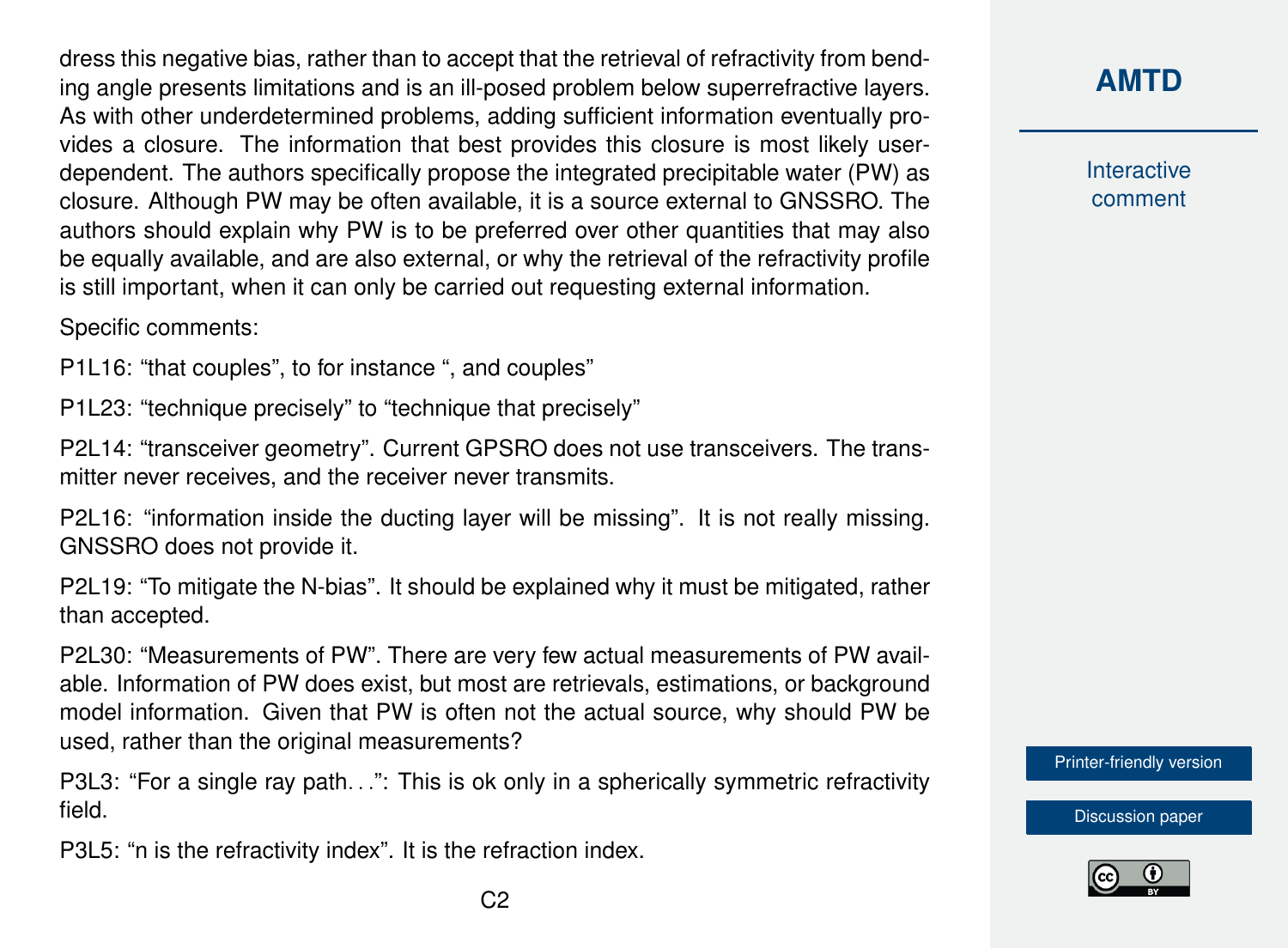P3L6: "assumption of a spherically symmetric": The assumption is already necessary above.

P3L17: "measured bending angle". Should be "measured bending angle profile".

P4L18: "signal with a tangent point inside the trapping layer cannot be received". I would not say that. There is no signal whose TP is inside the trapping layer, not an existing signal that cannot be received. Tangent points are either above or below.

P4L21: "multiple values". This is not a numerical problem, and there is nothing unphysical. Eq (2) represents a function that is not defined for all r\_t. This is related to, but not caused by, the existence of multiple heights with the same x.

P4L22: "retrieved". Bending angle is not being retrieved here. It is being evaluated.

P4L23: "bending angle of these rays can still be retrieved through the regular Abel inversion". The bending angle can be evaluated if we know the refractivity profile. But the Abel inversion (Eq 4) retrieves the refractivity. And this cannot be retrieved once below the superrefractive layer.

P5L3: "Information loss". It is not lost. It is not being gained. Also later in P13L18.

P5L4: "the most significant negative bias". Please clarify the sentence.

P5L23: "error parameter" should be "error in the parameter".

P7L10: "sensitive to the mis-modeling of". If this is true, then the procedure is weak. The meaning of the rest of the paragraph is unclear. Please rewrite.

P8L4: "PW meaurements". I understand that the measurements are brightness temperatures related to PW, not PW itself. Also, ground-based GNSS provides ZTD, with PW being derived only through the approximate subtraction of the hydrostatic delay, which must itself be estimated from further measurements or external information

P13L19: Profiles of retrieved bending and retrieved refractivity still have a 1-1 cor-

## **[AMTD](https://www.atmos-meas-tech-discuss.net/)**

Interactive comment

[Printer-friendly version](https://www.atmos-meas-tech-discuss.net/amt-2017-105/amt-2017-105-RC2-print.pdf)

[Discussion paper](https://www.atmos-meas-tech-discuss.net/amt-2017-105)